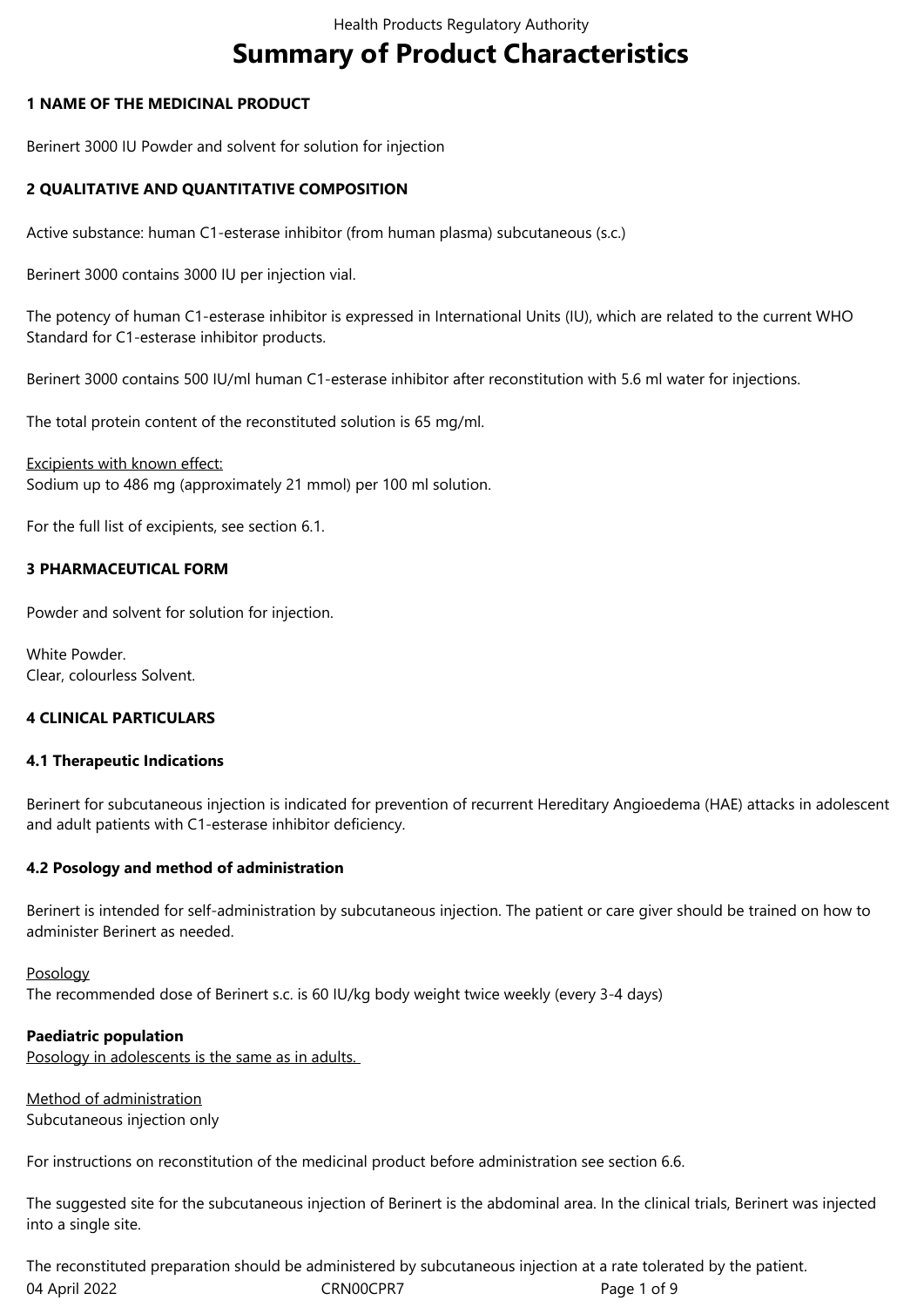# **4.3 Contraindications**

Individuals who have experienced life-threatening hypersensitivity reactions, including anaphylaxis, to C1-INH preparations or to any of the excipients listed in section 6.1.

# **4.4 Special warnings and precautions for use**

# **Traceability**

In order to improve the traceability of biological medicinal products, the name and the batch number of the administered product should be clearly recorded.

# Hypersensitivity reactions

If severe allergic reactions occur, the administration of Berinert must be stopped immediately (e.g. discontinue injection) and appropriate medical care must be initiated.

In case of an acute HAE attack, individualized treatment should be initiated.

# Thromboembolic events (TEE)

Thrombosis has occurred in treatment attempts with high doses of C1-INH i.v. for prophylaxis or therapy of capillary leak syndrome before, during or after cardiac surgery under extracorporeal circulation (unlicensed indication and dose). At the recommended s.c. doses, a causal relationship between TEEs and the use of C1-INH concentrate has not been established.

# Virus safety

Standard measures to prevent infections resulting from the use of medicinal products prepared from human blood or plasma include selection of donors, screening of individual donations and plasma pools for specific markers of infection and the inclusion of effective manufacturing steps for the inactivation/ removal of viruses. Despite this, when medicinal products prepared from human blood or plasma are administered, the possibility of transmitting infective agents cannot be totally excluded. This also applies to unknown or emerging viruses and other pathogens.

The measures taken are considered effective for enveloped viruses such as human immunodeficiency virus (HIV), hepatitis B virus (HBV), hepatitis C virus (HCV) and for the non-enveloped viruses HAV and parvovirus B19.

Appropriate vaccination (hepatitis A and B) should be generally considered for patients in regular/repeated receipt of human plasma-derived products.

Berinert 2000 IU contains less than 1 mmol sodium (23mg) per vial, that is to say essentially "sodium-free".

Berinert 3000 IU contains up to 29 mg sodium per vial, equivalent to 1.5 % of the WHO recommended maximum daily intake of 2 g sodium for an adult.

# **4.5 Interaction with other medicinal products and other forms of interactions**

No interaction studies have been performed.

# **4.6 Fertility, pregnancy and lactation**

# **Pregnancy**

There are limited data that suggest no increased risk from the use of human C1-esterase inhibitor products in pregnant women. Human C1-esterase inhibitor is a physiological component of human plasma. No studies on reproduction and developmental toxicity have been performed with Berinert in animals. No adverse effects on fertility, pre- and postnatal development are expected in humans.

In three studies, which included 344 patients, data from 36 women (50 pregnancies) were collected and no adverse events were associated with C1-INH treatment before, during, or after pregnancy and women delivered healthy babies.

# Breastfeeding

There is no information regarding the excretion of Berinert in human milk, the effect on the breastfed infant, or the effects on milk production. The developmental and health benefits of breastfeeding should be considered along with the mother's clinical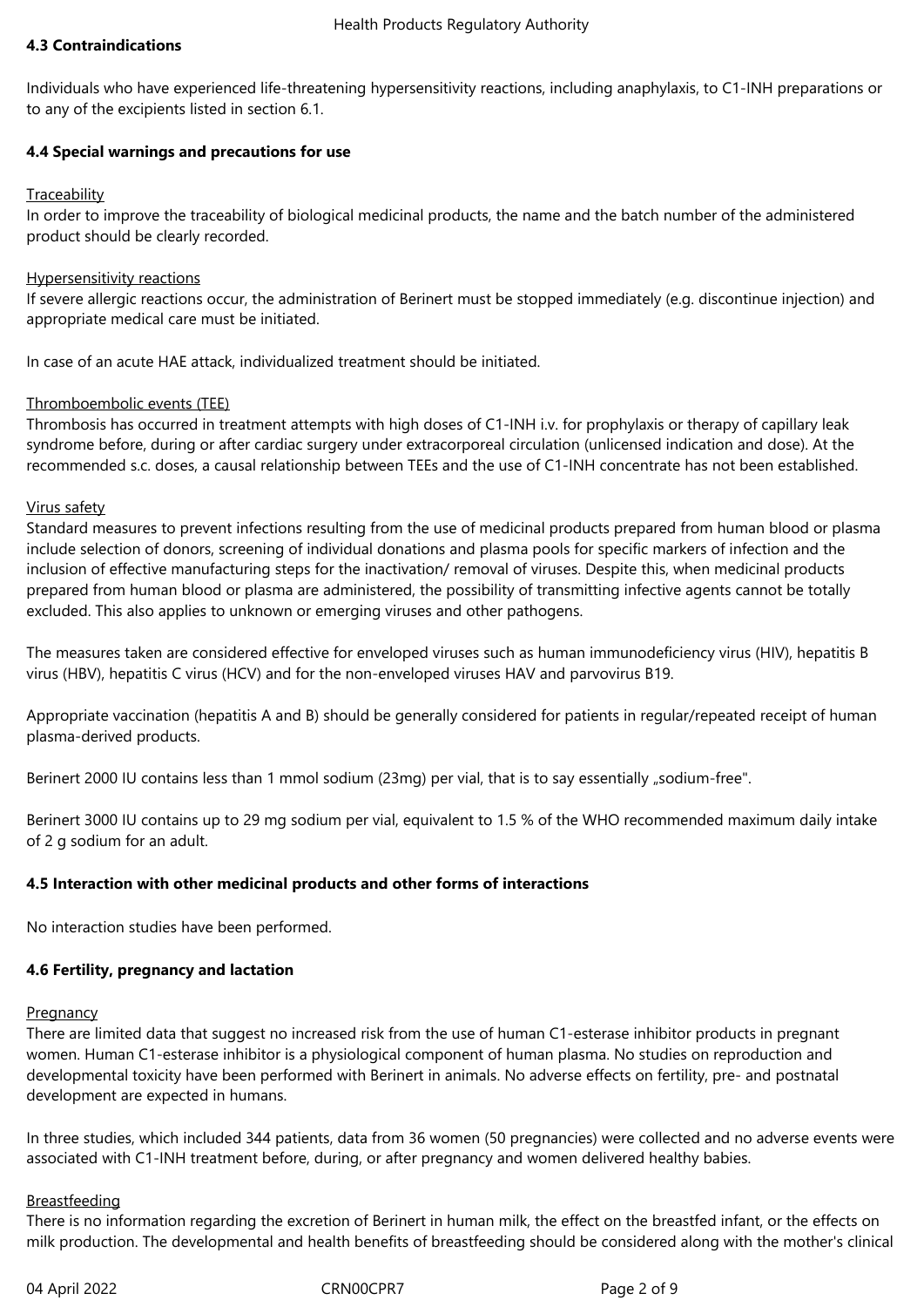# **Fertility**

Human C1-esterase inhibitor is a physiological component of human plasma. No studies on reproduction and developmental toxicity have been performed with Berinert in animals.

# **4.7 Effects on ability to drive and use machines**

Berinert has no or negligible influence on the ability to drive and use machines.

# **4.8 Undesirable effects**

Adverse reactions were collected from Study 3001, the pivotal phase 3 study in patients (n= 86) with HAE who received Berinert subcutaneously. Eligible patients were also able to participate in an open-label extension study (Study 3002) for up to 140 weeks (n= 126). The frequency of adverse reactions is based on events related to Berinert. It is estimated on a per-patient basis and categorised as:

Very common (≥1/10) Common (≥1/100 to <1/10) Uncommon (≥1/1,000 to <1/100) Rare (≥1/10,000 to <1/1,000) Very rare (<1/10,000)

| MedDRA System Organ Class                                                                                                        | <b>Adverse Reaction</b>                           | Frequency   |
|----------------------------------------------------------------------------------------------------------------------------------|---------------------------------------------------|-------------|
| Infections and infestations                                                                                                      | Nasopharyngitis                                   | Very common |
| Immune system disorders                                                                                                          | Hypersensitivity                                  | Common      |
|                                                                                                                                  | (Hypersensitivity, Pruritus, Rash, and Urticaria) |             |
| Nervous system disorders                                                                                                         | <b>Dizziness</b>                                  | Common      |
| General disorders and administration site conditions                                                                             | Injection site reactions <sup>a</sup>             | Very common |
| <sup>a</sup> lnjection site bruising, Injection site coldness, Injection site discharge, Injection site erythema, Injection site |                                                   |             |

haematoma, Injection site haemorrhage, Injection site induration, Injection site oedema, Injection site pain, Injection site pruritus, Injection site rash, Injection site reaction, Injection site scar, Injection site swelling, Injection site urticaria, Injection site warmth.

# Paediatric population

The safety profile of Berinert was evaluated in a subgroup of eleven patients, 8 to < 17 years of age, in both studies (Study 3001, Study 3002) and was consistent with overall safety results.

# Other special populations

# Elderly population

The safety profile of Berinert was evaluated in a subgroup of ten patients, 65 to 72 years of age, in both studies (Study 3001, Study 3002) and was consistent with overall safety results.

For safety with respect to transmissible agents, see section 4.4.

# Reporting of suspected adverse reactions

Reporting suspected adverse reactions after authorisation of the medicinal product is important. It allows continued monitoring of the benefit/risk balance of the medicinal product. Healthcare professionals are asked to report any suspected adverse reactions via the national reporting system: HPRA Pharmacovigilance

Website: www.hpra.ie

# **4.9 Overdose**

No case [of overdose h](http://www.hpra.ie/)as been reported. Doses corresponding to up to 117 IU/kg s.c. have been administered twice weekly in a fixed-dose clinical study and were well tolerated.

04 April 2022 CRN00CPR7 CRNOCPR7 Page 3 of 9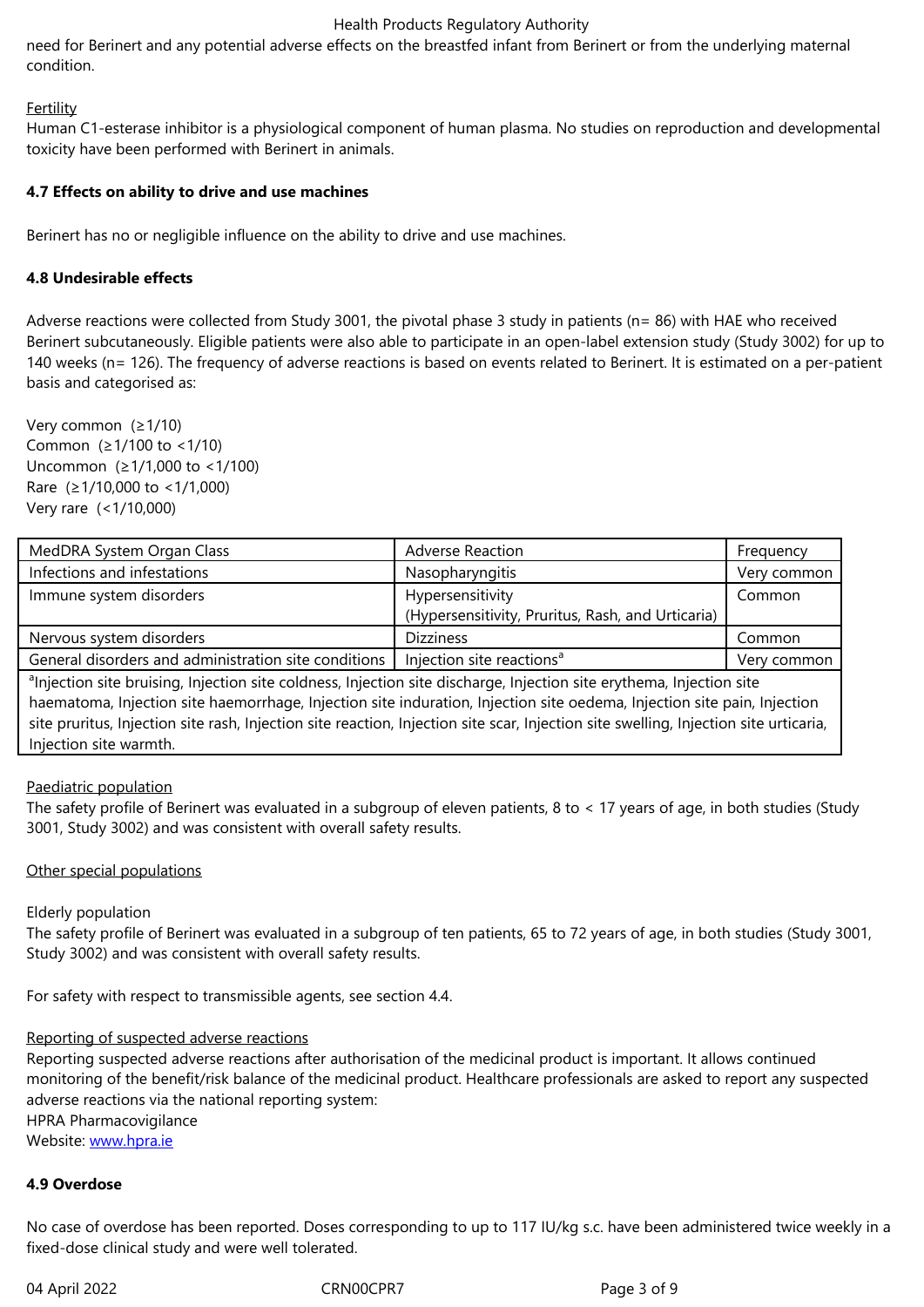## **5 PHARMACOLOGICAL PROPERTIES**

## **5.1 Pharmacodynamic properties**

Pharmacotherapeutic group: Other haematological agents, Drugs used in hereditary angioedema: C1-inhibitor, plasma derived ATC code: B06AC01

C1-esterase inhibitor is a plasma glycoprotein with a molecular weight of 105 kD and a carbohydrate moiety of 40 %. Its concentration in human plasma ranges around 240 mg/l. Besides its occurrence in human plasma, also the placenta, the liver cells, monocytes and platelets contain C1-esterase inhibitor.

C1-esterase inhibitor belongs to the serine-protease-inhibitor-(serpin)-system of human plasma as do also other proteins like antithrombin III, alpha-2-antiplasmin, alpha-1-antitrypsin and others.

#### Mechanism of action

Under physiological conditions C1-esterase inhibitor blocks the classical pathway of the complement system by inactivating the enzymatic active components C1s and C1r. The active enzyme forms a complex with the inhibitor in a stoichiometry of 1:1.

Furthermore, C1-esterase inhibitor represents the most important inhibitor of the contact activation of coagulation by inhibiting factor XIIa and its fragments. In addition, it serves, besides alpha-2-macroglobulin, as the main inhibitor of plasma kallikrein.

The therapeutic effect of Berinert in hereditary angioedema is induced by the substitution of the deficient C1-esterase inhibitor activity.

#### Clinical efficacy and safety

The efficacy and safety of Berinert for routine prophylaxis to prevent HAE attacks were demonstrated in a multicentre, randomized, double-blind, placebo-controlled, crossover study (Study 3001). The study assessed 90 adult and adolescent subjects with symptomatic HAE type I or II. The median (range) age of subjects was 40 (12 to 72) years; 60 subjects were female and 30 subjects were male. Subjects were randomized to receive either 60 IU/kg or 40 IU/kg Berinert in one 16-week treatment period and placebo in the other 16‑week treatment period. Patients self‑administered Berinert or placebo subcutaneously 2 times per week. Efficacy was evaluated for the last 14 weeks of each treatment period. Eligible patients were also able to participate in an open-label extension study for up to 140 weeks (Study 3002). Approximately half of the subjects enrolled in the extension study participated in Study 3001 (64/126, 50.8%), which contributed to the similarities between study populations.

#### Study 3001:

Twice per week S.C. doses of 60 IU/kg or 40 IU/kg Berinert resulted in a significant difference in the time-normalized number of HAE attacks (the rate of attacks) relative to placebo (Table 1). The time normalized number of HAE attacks in subjects dosed with 60 IU/kg was 0.52 attacks per month compared to 4.03 attacks per month while receiving placebo (p <0.001). The time normalized number of HAE attacks in subjects dosed with 40 IU/kg was 1.19 attacks per month compared to 3.61 attacks per month while receiving placebo (p <0.001).

|                                 | 60 IU/kg<br><b>Treatment Sequences</b><br>$(N = 45)$ |            | 40 IU/kg<br><b>Treatment Sequences</b><br>$(N = 45)$ |                |
|---------------------------------|------------------------------------------------------|------------|------------------------------------------------------|----------------|
|                                 | <b>PRODUCT</b>                                       | Placebo    | <b>PRODUCT</b>                                       | <b>Placebo</b> |
| n                               | 43                                                   | 42         | 43                                                   | 44             |
| Mean (SD)                       | 0.5(0.8)                                             | 4.0(2.3)   | 1.2(2.3)                                             | 3.6(2.1)       |
| Min, Max                        | 0.0, 3.1                                             | 0.6, 11.3  | 0.0, 12.5                                            | 0.0, 8.9       |
| Median                          | 0.3                                                  | 3.8        | 0.3                                                  | 3.8            |
| LS Mean (SE) <sup>*</sup>       | 0.5(0.3)                                             | 4.0(0.3)   | 1.2(0.3)                                             | 3.6(0.3)       |
| 95% CI for LS Mean <sup>*</sup> | (0.0, 1.0)                                           | (3.5, 4.6) | (0.5, 1.9)                                           | (3, 4.3)       |

# **Table 1. Time‑normalized Number of HAE Attacks (Number/Month)**

04 April 2022 CRN00CPR7 CRNO0CPR7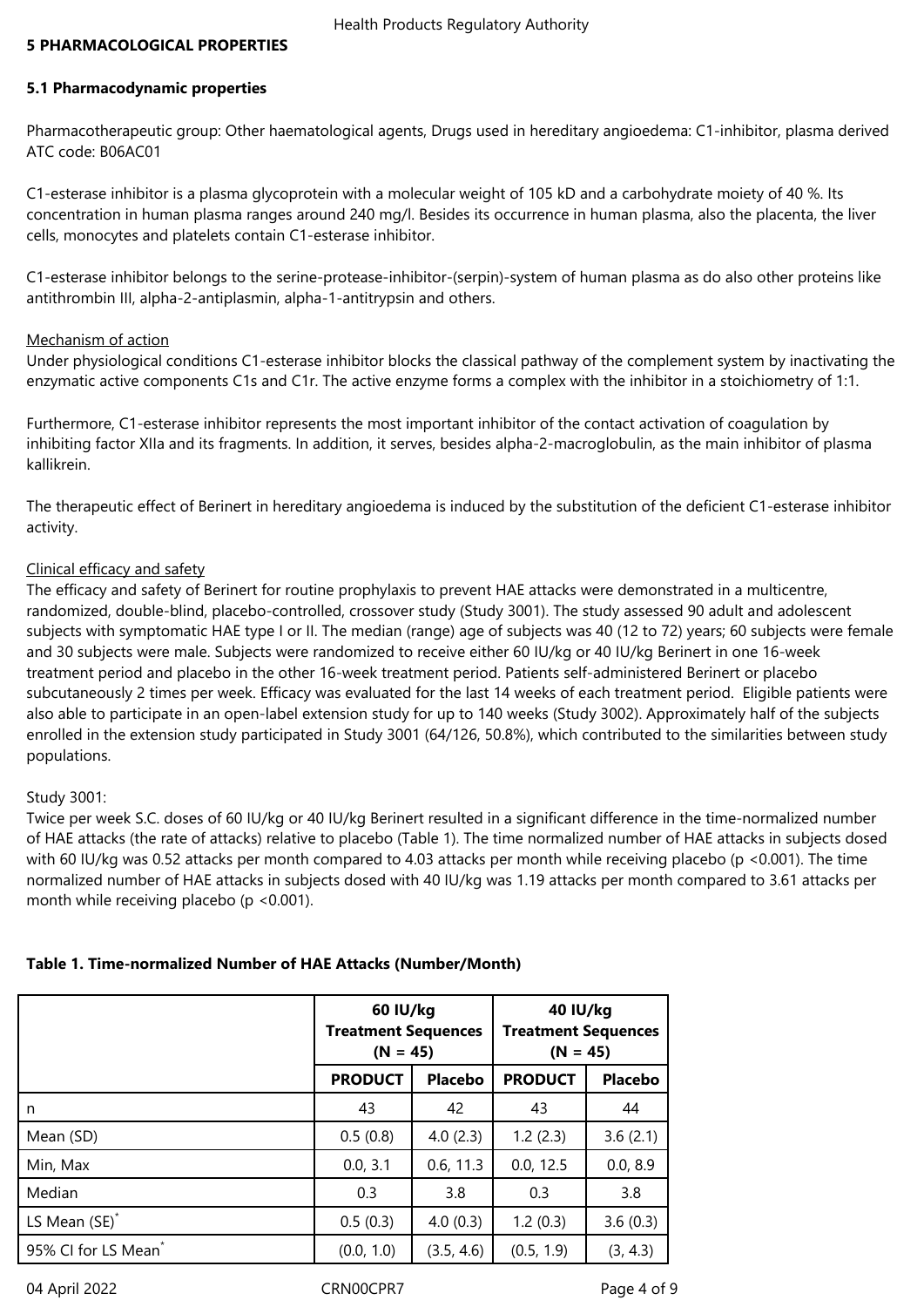| Health Products Regulatory Authority |  |
|--------------------------------------|--|
|--------------------------------------|--|

| <b>Treatment difference</b><br>(within-subjects) | 60 IU/kg – Placebo         | 40 IU/kg – Placebo  |
|--------------------------------------------------|----------------------------|---------------------|
| $\vert$ LS Mean <sup>*</sup> (95% CI)            | $-3.5$ ( $-4.2$ , $-2.8$ ) | $-2.4$ (-3.4, -1.5) |
| p-value                                          | ~< 0.001                   | ~< 0.001            |

 $CI =$  confidence interval; HAE = hereditary angioedema; N = number of randomized subjects; n = number of subjects with data; LS = Least squares.

\* From a mixed model.

The median (25th, 75th percentile) percentage reduction in the time‑normalized number of HAE attacks relative to placebo was 95% (79, 100) on 60 IU/kg and 89% (70, 100) on 40 IU/kg Berinert among subjects with evaluable data in both treatment periods.

The percentage of responders (95% CI) with a ≥50% reduction in the time-normalized number of HAE attacks on Berinert relative to placebo was 83% (73%, 90%). Ninety percent (90%) of subjects on 60 IU/kg responded to treatment and 76% of subjects on 40 IU/kg responded to treatment.

Seventy-one percent (71%) of subjects on 60 IU/kg and 53% of subjects on 40 IU/kg had ≥1 HAE attack per 4 week period on placebo and <1 HAE attack per 4 week period on Berinert.

A total of 40% of subjects on 60 IU/kg and 38% of subjects on 40 IU/kg were attack-free, and the median rate of HAE attacks per month was 0.3 on both doses.

Berinert resulted in a significant difference in the time‑normalized number of uses of rescue medication (the rate of rescue medication use) relative to placebo. A dose of 60 IU/kg resulted in a mean rate of rescue medication of 0.3 uses per month, compared to 3.9 uses per month with placebo. A dose of 40 IU/kg resulted in a mean rate of rescue medication use of 1.1 uses per month, compared to 5.6 uses per month with placebo.

# Study 3002:

The long-term safety and efficacy of Berinert for routine prophylaxis to prevent HAE attacks were demonstrated in an open-label, randomized, parallel-arm study. The study assessed 126 adult and paediatric subjects with symptomatic HAE type I or II, consisting of 64 roll-over patients from study 3001 and 62 non-rollover patients. The median (range) age of subjects was 41.0 (8-72) years. Patients with a monthly attack rate of 4.3 in 3 months before entry in the study were enrolled and treated for a mean of 1.5 years; 44 patients (34.9%) had more than 2 years of exposure. Mean steady-state C1-INH functional activity increased to 52.0% with 40 IU/kg and 66.6% with 60 IU/kg. Incidence of adverse events was low and similar in both dose groups (11.3 and 8.5 events per patient-year for 40 IU/kg and 60 IU/kg, respectively).

The mean (SD) time-normalized number of HAE attacks was 0.45 (0.737) attacks per month for 40 IU and 0.45 (0.858) attacks per month for 60 IU.

The percentage of responders (95 % CI) with a  $\geq$  50 % reduction in the time-normalized number of HAE attacks on Berinert relative to the time-normalized number of HAE attacks used to qualify for participation in Study 3002 was 93.5 % (84.6 %, 97.5%) in the 40 IU/kg treatment arm and 91.7 % (81.9 %, 96.4 %) in the 60 IU/kg treatment arm.

The percentage of subjects with a time-normalized HAE attack frequency of < 1 HAE attack per 4-week period was 79.4 % for 40 IU/kg and 85.7 % for 60 IU/kg.

The percentage of HAE attack-free subjects was 34.9 % for 40 IU/kg and 44.4 % for 60 IU/kg (throughout the study duration with the maximum duration of exposure of > 2.5 years). Of 23 patients receiving 60 IU/kg for more than 2 years, 19 (83 %) were attack-free during months 25 to 30 of treatment.

The mean time-normalized number of uses of rescue medication was 0.26 (0.572) use per month for 40 IU/kg and 0.31 (0.804) uses per month for 60 IU/kg.

# Paediatric population

The safety and effectiveness of Berinert were evaluated in a subgroup of 11 patients 8 to <17 years of age, in the randomized, double-blind, placebo-controlled, crossover, routine prophylaxis trial (Study 3001) and the randomized, open-label, active treatment-controlled study (Study 3002). Results of subgroup analysis by age were consistent with overall study results.

# **5.2 Pharmacokinetic properties**

04 April 2022 CRN00CPR7 CRNO2CPR7 Page 5 of 9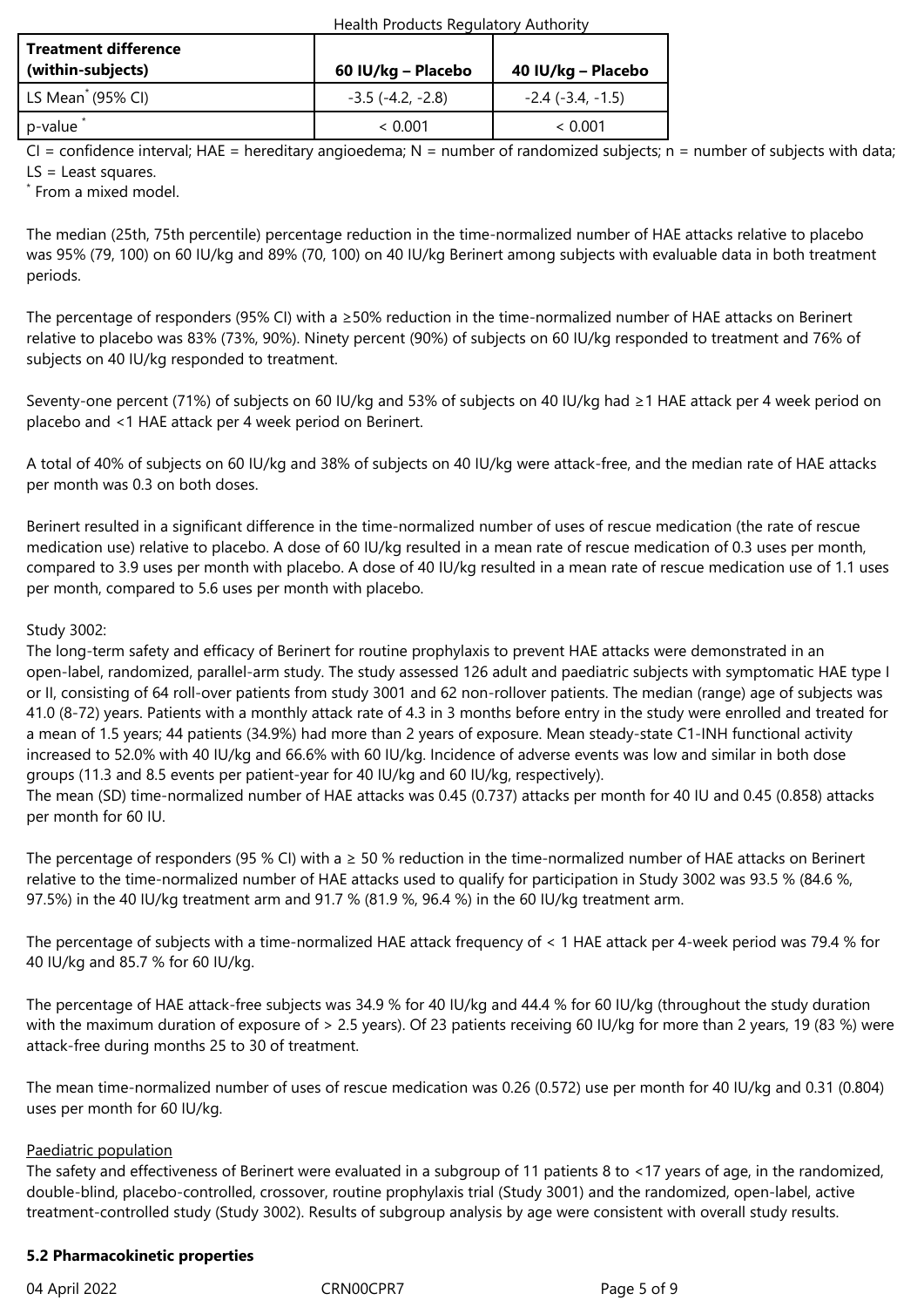## Health Products Regulatory Authority

The pharmacokinetic (PK) characteristics of Berinert subcutaneous were primarily described using population PK methods on pooled data from 3 clinical trials in healthy subjects and HAE patients.

# Absorption

Following twice weekly subcutaneous dosing, Berinert is slowly absorbed, with a median (95% CI) time to peak concentration  $(t_{\text{max}})$  of approximately 59 hours (23, 134 hours). Based on a median (95% CI) apparent plasma half-life of 69 hours (24, 250 hours), steady state for C1-INH is expected within 3 weeks of dosing. A mean (95% CI) steady state trough functional C1-INH of 48% (25.1 102%) is expected after twice weekly s.c. administration of 60 IU/kg Berinert. The mean (95% CI) relative bioavailability (F) of Berinert after s.c. administration was estimated to be approximately 43% (35.2, 50.2%).

# Distribution and Elimination

The population mean (95% CI) clearance and apparent volume of distribution of Berinert were estimated to be approximately 83 mL/hr (72.7, 94.2 mL/hr) and 4.33 L (3.51, 5.15 L) . C1-INH clearance was found to be positively correlated with total body weight. The steady state PK of s.c. Berinert was found to be independent of dose between 20-80 IU/kg in HAE subjects.

Studies have not been conducted to evaluate the PK of C1 INH in specific patient populations stratified by gender, race, age, or the presence of renal or hepatic impairment. The population analysis, evaluating age (8 to 72 years), was found not to influence the PK of C1-INH.

# **5.3 Preclinical safety data**

Non-clinical data following intravenous and or subcutaneous administration reveal no special hazard for humans based on conventional studies of safety pharmacology, single and repeat dose toxicity, local tolerability and thrombogenicity.

No investigations on carcinogenicity and reproductive toxicology have been conducted.

# **6 PHARMACEUTICAL PARTICULARS**

# **6.1 List of excipients**

Powder*:* Glycine Sodium chloride Sodium citrate

Solvent*:* Water for injections

# **6.2 Incompatibilities**

In the absence of compatibility studies, this medicinal product must not be mixed with other medicinal products and diluents.

# **6.3 Shelf life**

36 months

After reconstitution the physico-chemical stability has been demonstrated for 48 hours at room temperature (max. 30°C). From a microbiological point of view and as Berinert contains no preservative, the reconstituted product should be used immediately. If it is not administered immediately, storage shall not exceed 8 hours at room temperature. The reconstituted product should only be stored in the **vial**.

# **6.4 Special precautions for storage**

Do not store above 30 °C. Do not freeze. Keep the vial in the outer carton in order to protect from light. For storage conditions after reconstitution of the medicinal product, see section 6.3.

# **6.5 Nature and contents of container**

04 April 2022 CRN00CPR7 Page 6 of 9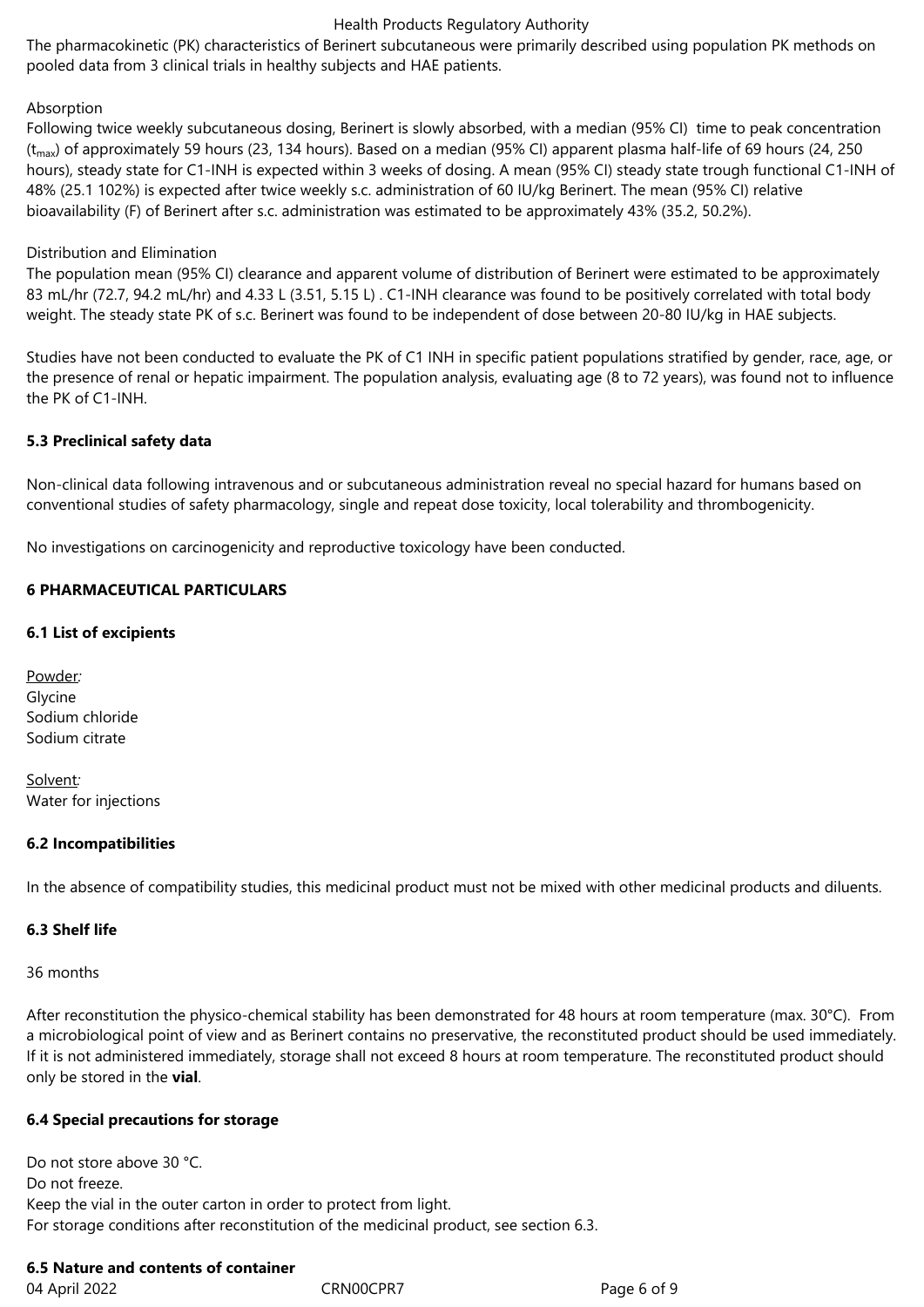#### Health Products Regulatory Authority

Berinert 3000: Powder (3000 IU) in a vial (Type II glass) with a stopper (bromobutyl rubber), blue seal (aluminium) and lemon flip-off cap (plastic).

5.6 ml of solvent in a vial (Type I glass) with a stopper (chlorobutyl or bromobutyl rubber), blue seal (aluminium) and lime flip-off cap (plastic).

Presentations: Box containing: 1 vial with powder 1 solvent vial (5.6 ml) 1 filter trasfer device 20/20

Administration set (inner box): 1 disposable syring (10 ml) 1 hypodermic needle 1 subcutaneous injection set 2 alcohol swabs, 1 plaster

Multipacks with 5 x 3000 IU and 20 x 3000 IU.

Not all pack sizes may be marketed.

# **6.6 Special precautions for disposal and other handling**

Any unused medicinal product or waste material should be disposed of in accordance with local requirements.

# *Method of administration*

*General instructions*

- The reconstituted solution for Berinert should be colourless and clear to slightly opalescent.
- After filtering/withdrawal (see below) reconstituted product should be inspected visually for particulate matter and discoloration prior to administration.
- Do not use solutions that are cloudy or have deposits.
- Reconstitution and withdrawal must be carried out under aseptic conditions. Use the syringe provided with the product.

# *Reconstitution*

Bring the solvent to room temperature. Ensure product and solvent vial flip caps are removed and the stoppers are treated with an antiseptic solution and allowed to dry prior to opening the Mix2Vial package.

|               | 1. Open the Mix2Vial package by peeling off the lid. Do not remove the Mix2Vial from the blister<br>package!                                                                                                                      |
|---------------|-----------------------------------------------------------------------------------------------------------------------------------------------------------------------------------------------------------------------------------|
| $\mathcal{P}$ | 2. Place the solvent vial on an even, clean surface and hold the vial tight. Take the Mix2Vial<br>together with the blister package and push the spike of the blue adapter end straight down<br>through the solvent vial stopper. |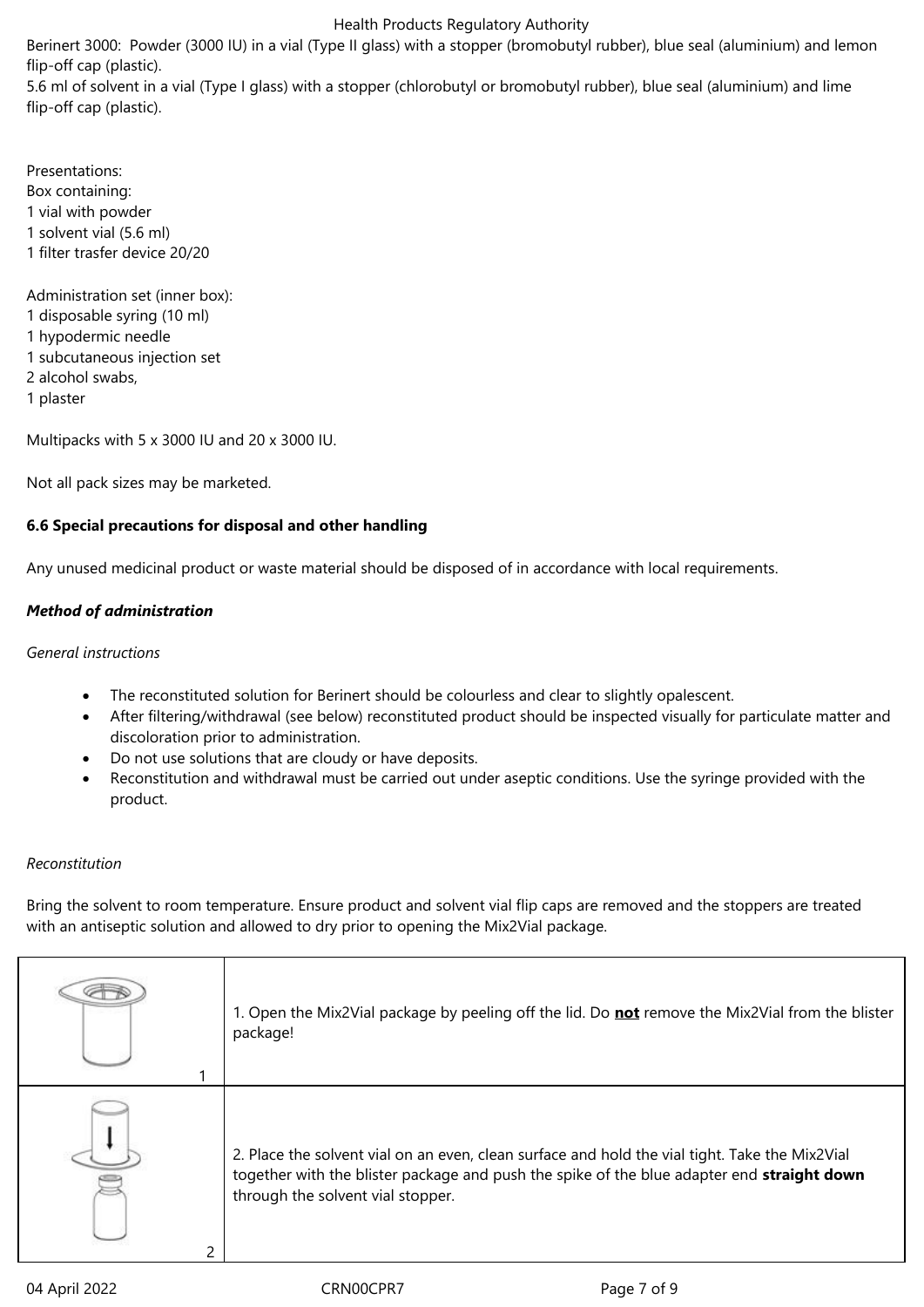٦

| 3 | 3. Carefully remove the blister package from the Mix2Vial set by holding at the rim, and pulling<br>vertically upwards. Make sure that you only pull away the blister package and not the Mix2Vial<br>set.                                                                       |
|---|----------------------------------------------------------------------------------------------------------------------------------------------------------------------------------------------------------------------------------------------------------------------------------|
| 4 | 4. Place the product vial on an even and firm surface. Invert the solvent vial with the Mix2Vial set<br>attached and push the spike of the transparent adapter end straight down through the product<br>vial stopper. The solvent will automatically flow into the product vial. |
| 5 | 5. With one hand grasp the product-side of the Mix2Vial set and with the other hand grasp the<br>solvent-side and unscrew the set carefully counterclockwise into two pieces. Discard the solvent<br>vial with the blue Mix2Vial adapter attached.                               |
| 6 | 6. Gently swirl theproduct vial with the transparent adapter attached until the substance is<br>fullydissolved. Do not shake.                                                                                                                                                    |
| 7 | 7. Draw air into an empty, sterile syringe. Use the syringe provided with the product. While the<br>product vial is upright, connect the syringe to the Mix2Vial's Luer Lock fitting by screwing<br>clockwise. Inject air into the product vial.                                 |

# *Withdrawal and application*

| 8 | 8. While keeping the syringe plunger pressed, invert the system upside down and draw the<br>solution into the syringe by pulling the plunger back slowly.                                                                                                    |
|---|--------------------------------------------------------------------------------------------------------------------------------------------------------------------------------------------------------------------------------------------------------------|
|   | 9. Now that the solution has been transferred into the syringe, firmly hold on to the barrel of<br>the syringe (keeping the syringe plunger facing down) and disconnect the transparent Mix2Vial<br>adapter from the syringe by unscrewing counterclockwise. |